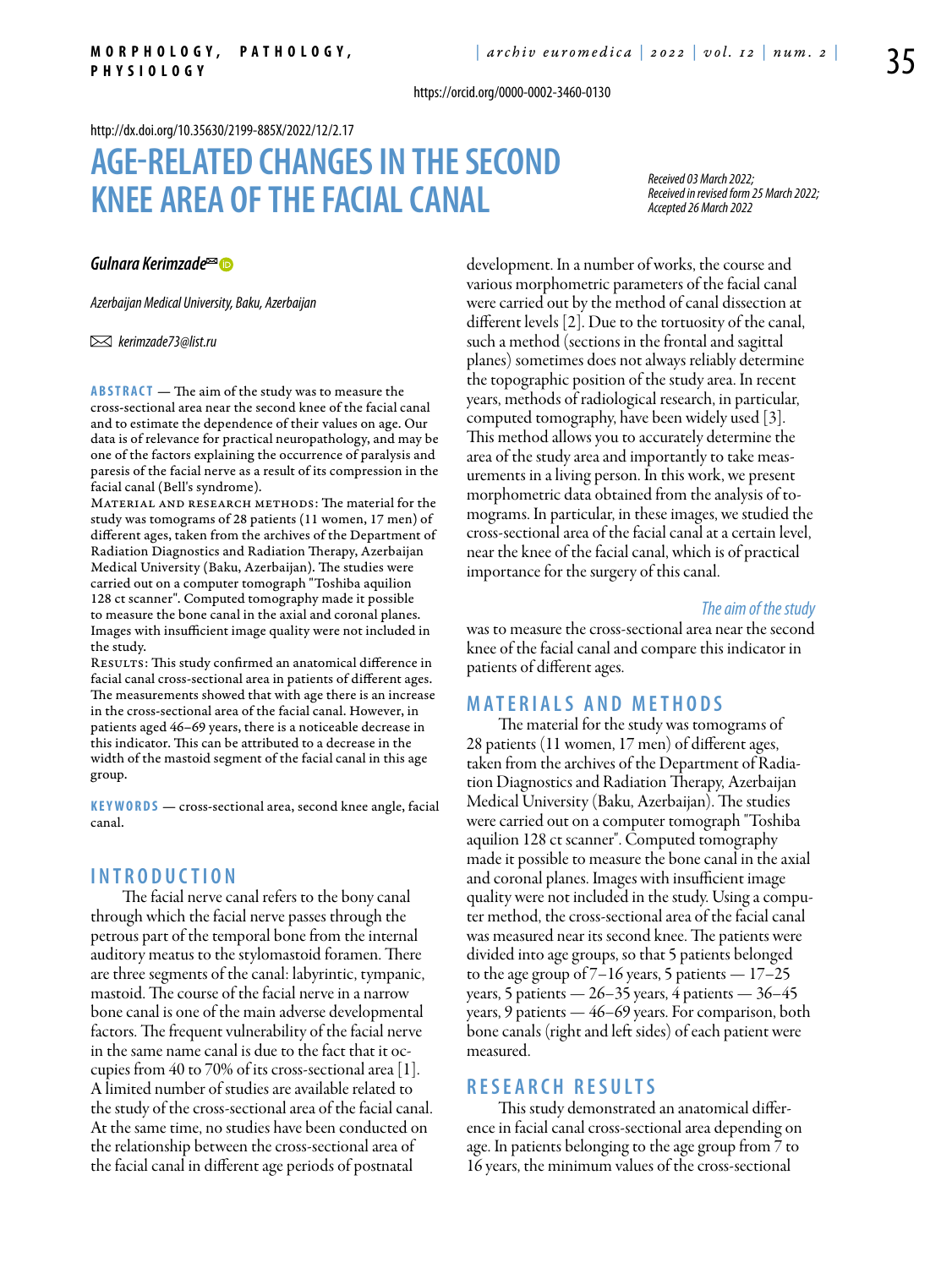area of the facial canal at the level of the second knee were 0.97 mm2 on the right, 1.00 mm2 on the left, the maximum values were respectively 1.65 mm<sup>2</sup> on the right, 2.27 mm2 left. In patients belonging to the age group of 17–25 years, the range of fluctuations of this indicator on the right was  $0.93-2.74$  mm<sup>2</sup>, on the left 0.56–4.45 mm2 . The minimum and maximum values in patients of the age group of 26–35 years on the right were 1.82 mm2 and 2.94 mm2 , on the left 1.04 mm2 and 4.48 mm2 , in patients aged 36–45 years these figures were  $1.86$  mm $^2$  and  $7$  .05 mm $^2$  on the right,  $1.12$  mm $^2$ and 8.47 mm2 on the left. In patients aged 46–69 years, the cross-sectional area has a minimum value of 1.05 mm2 on the right and 1.04 mm2 on the left, the maximum values were 3.82 mm<sup>2</sup> and 5.36 mm<sup>2</sup> .

The measurement results are presented in the Table, which shows the values of the cross-sectional area of the facial canal. As can be seen from the table, with age, there is an increase in the cross-sectional area of the facial canal, however, in patients aged 46–69 years, there is a noticeable decrease in this indicator. This is due to a decrease in the width of the mastoid segment of the facial canal in this age group (Table 1).

When analyzing the tomograms, we also found that the shape of the second knee of the canal can be round, elliptical, or kidney-shaped. In this regard, the measurement of the cross-sectional area is more accurate than the measurement of the diameter. These data are consistent with the opinion of other authors (7), who thus determined a possible anatomical predisposition to Bell's palsy.

According to [8], a significant relationship was found between the degree of development of facial nerve palsy and the area of the facial canal at the level of the second knee.

Considering the parameters on the right and left, we found some asymmetry. So the parameters were somewhat larger on the right side, which corresponds to the generally accepted dominance of the right side than the left. Researchers studying possible factors leading to Bell's palsy [9, 10] have focused on measurements related to the tortuous course of the bony facial canal. Various anatomical variations in this canal can lead to compression of the facial nerve, culminating in Bell's syndrome [11,12].

*Table 1. Minimum and maximum values of the cross-sectional area near the knee of the facial canal in patients of different age groups*

| Age         | <b>Number</b><br>of cases | Cross-sectional area near the knee of the facial canal |      |                 |      |
|-------------|---------------------------|--------------------------------------------------------|------|-----------------|------|
|             |                           | Right                                                  |      | Left            |      |
|             |                           | Min                                                    | Max  | Min             | Max  |
| $7 - 16$    |                           | 0.97                                                   | 1,65 | 1,00            | 2,27 |
| $17 - 25$   |                           | 0,93                                                   | 2,74 | 0,56            | 4,45 |
| $26 - 35$   |                           | 1,82                                                   | 2,94 | 1,24            | 4,48 |
| $36 - 45$   | 4                         | 1,86                                                   | 7,05 | 1,12            | 8,47 |
| $46 - 69$   | 9                         | 1,05                                                   | 3,82 | 1,04            | 5,36 |
| Total: 7-69 | 28                        | $M \pm m$                                              |      |                 |      |
|             |                           | $2,05 \pm 0,24$                                        |      | $2,19 \pm 0,32$ |      |

## **D ISC U SSSI ON**

According to Saito et al., [4], the ratio of the cross-sectional area of the facial nerve to the area of the facial canal in children was  $0.31\pm0.08$ ,  $0.35\pm0.10$ , and 0.18±0.12, respectively, in the labyrinth, tympanic and mastoid segments, and in adults these figures were  $0.4\pm0.07$ ,  $0.52\pm0.17$  and  $0.37\pm0.04$ , respectively. As a result, the authors concluded that children are less likely to have a pinched facial nerve in the facial canal. However, our studies show that this parameter in the area of the facial knee increases up to 36–45 years, and then sharply decreases towards the old age. This can be explained with a decrease in the mastoid segment closer to its outlet (stylomastoid foramen) with age, which are indicated in the works of other authors [5, 6].

# **C ON C L U SI ON**

Analysis of tomograms of the facial canal, in particular the second knee, showed that it has various shapes (round, elliptical and kidney-shaped). In this regard, the study of its cross section is more informative. We found that when considering the dynamics of age-related changes, this indicator tends to increase at 36–45 years. In people older than 46 years, this figure slightly decreased. Keeping the same trend, a certain predominance of these indicators was found on the right side, than to the left. The obtained results are of practical importance for practical neuropathology, and may be one of the factors explaining the occurrence of paralysis and paresis of the facial nerve as a result of its compression in the facial canal (Bell's syndrome).